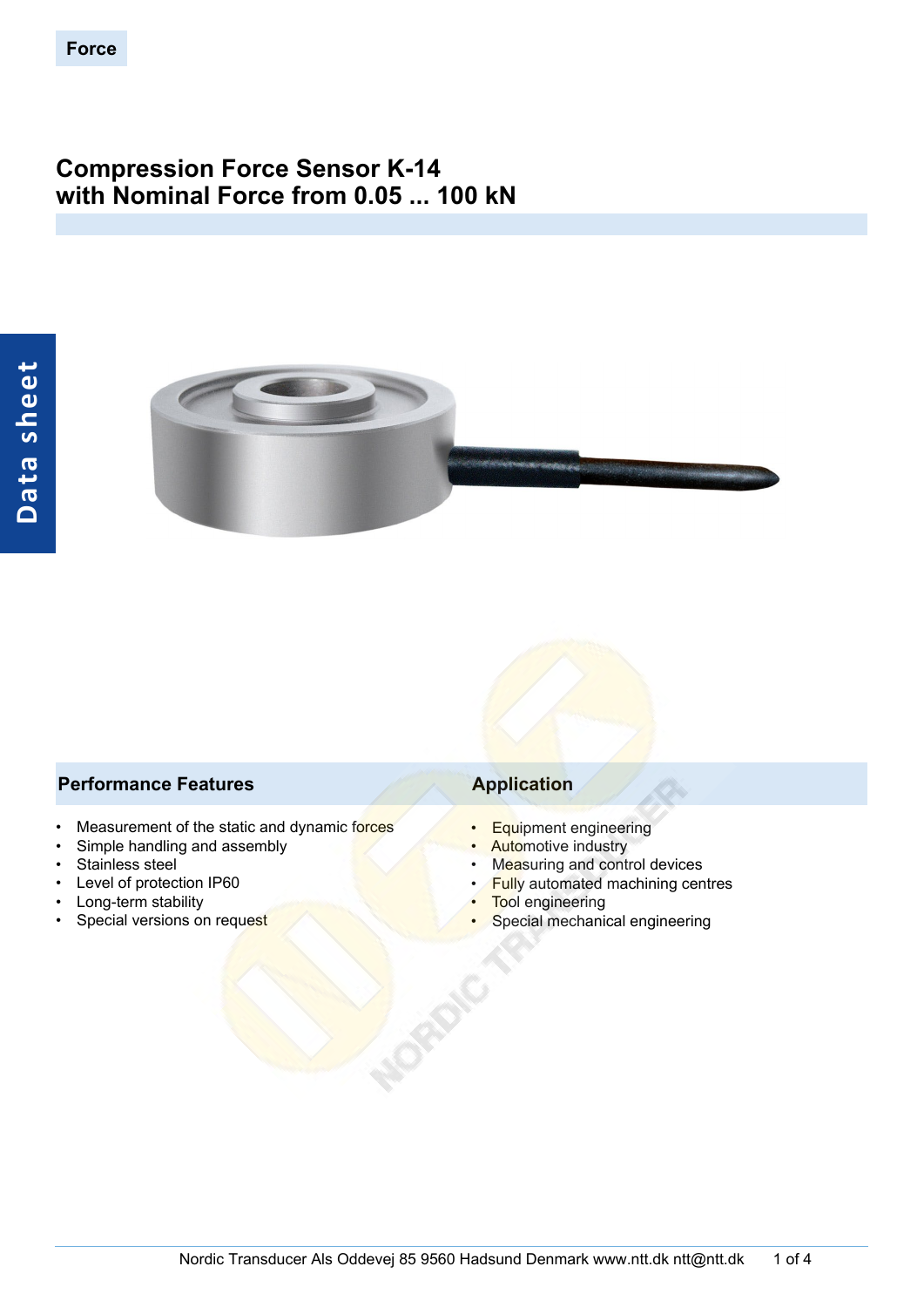# **Dimensions of K-14 in mm**



| Article-No. | <b>Nominal</b><br>Force [kN] | Dimensions [mm] |    |    |      |                |     |                |                              |                          | Weight                   |      |
|-------------|------------------------------|-----------------|----|----|------|----------------|-----|----------------|------------------------------|--------------------------|--------------------------|------|
|             |                              | $\overline{A}$  | ØB | ØC | ØE   | ØF             | Н   | K              | X                            | $\checkmark$             | $\overline{Z}$           | [kg] |
| 100588      | 0.05                         |                 |    |    |      |                |     |                |                              |                          |                          |      |
| 100589      | 0.1                          | 8               | 30 | 25 | 9    | 5.2            | 9.5 | 4.5            | X                            | $\overline{\phantom{a}}$ | -                        | 0.2  |
| 100590      | 0.2                          |                 |    |    |      |                |     |                |                              |                          |                          |      |
| 100591      | 0.5                          |                 |    |    |      |                |     |                |                              |                          |                          |      |
| 100592      | $\mathbf{1}$                 |                 |    |    |      |                |     |                |                              |                          |                          |      |
| 100593      | $\overline{2}$               | 9               | 38 | 29 | 13.5 | $\overline{7}$ | 10  | $\overline{4}$ | $\qquad \qquad \blacksquare$ | $\mathsf{X}$             | $\overline{\phantom{a}}$ | 0.2  |
| 100594      | 5                            |                 |    |    |      |                |     |                |                              |                          |                          |      |
| 100595      | 10                           |                 |    |    |      |                |     |                |                              |                          |                          |      |
| 100596      | 20                           | 15              | 49 | 41 | 23   | 14             | 16  |                |                              |                          |                          |      |
| 100597      | 50                           |                 |    |    |      |                |     | 4.5            | $\overline{\phantom{a}}$     | $\overline{\phantom{a}}$ | X                        | 0.3  |
| 100598      | 100                          | 24              | 78 | 60 | 42   | 27             | 25  | 7.5            | $\overline{\phantom{a}}$     | $\overline{\phantom{a}}$ | $\times$                 | 0.8  |

# **Connection Assignment**

| <b>Electrical connection</b> |        |   |
|------------------------------|--------|---|
| Excitation (-)               | green  |   |
| Excitation (+)               | brown  |   |
| Signal (+)                   | yellow |   |
| Signal (-)                   | white  |   |
| Control signal (option)      | grey   |   |
| Shield                       | shield | ₩ |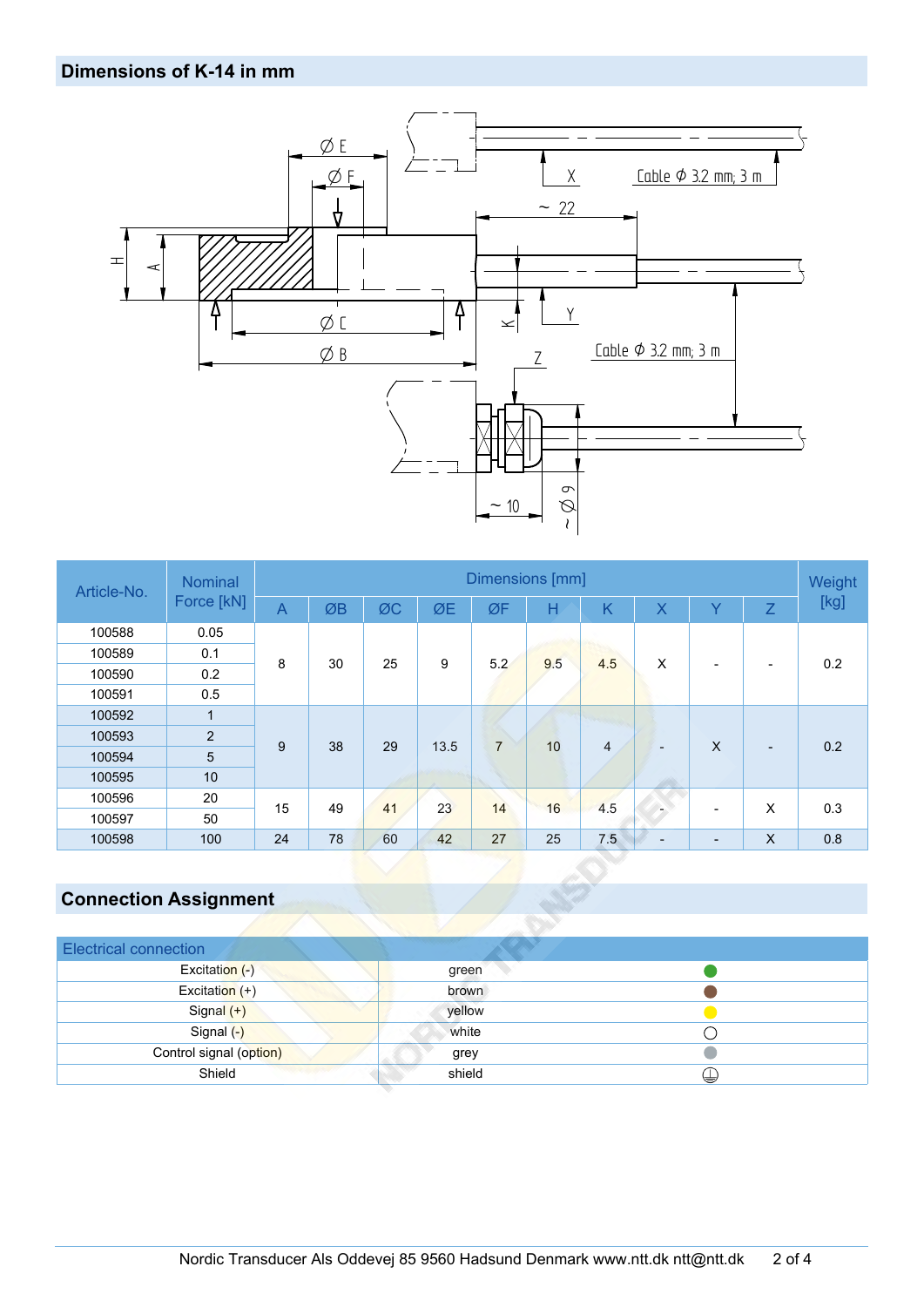# **Technical Data acc. to VDI/VDE/DKD 2638**

| Compression Force Sensor with Through Hole K-14             |                            |                                    |     |     |     |   |                |   |    |    |    |     |
|-------------------------------------------------------------|----------------------------|------------------------------------|-----|-----|-----|---|----------------|---|----|----|----|-----|
| Nominal force Fnom                                          | kN                         | 0.05                               | 0.1 | 0.2 | 0.5 | 1 | $\overline{2}$ | 5 | 10 | 20 | 50 | 100 |
| Accuracy class                                              | $%F_{nom}$                 | 0.5                                |     |     |     |   |                |   |    |    |    |     |
| Rel. repeatability error in unchanged mounting position bra | $%F_{nom}$                 | 0.2                                |     |     |     |   |                |   |    |    |    |     |
| Relative creep                                              | % $F_{\text{nom}}$ /30 min | $< \pm 1$                          |     |     |     |   |                |   |    |    |    |     |
| Rated characteristic value Cnom                             | mV/V                       | 1.00 ±20%                          |     |     |     |   |                |   |    |    |    |     |
| Input/output resistance $R_{\rm e}/R_{\rm a}$               | Ω                          | 350                                |     |     |     |   |                |   |    |    |    |     |
| Insulation resistance $R_{is}$                              | Ω                          | $>2*10^9$                          |     |     |     |   |                |   |    |    |    |     |
| Rated range of excitation voltage B <sub>U, nom</sub>       | $\vee$                     | 2  12 [≤0.5 kN; 2  6]              |     |     |     |   |                |   |    |    |    |     |
| Electrical connection                                       |                            | Cable, PURS, 3 m with free strands |     |     |     |   |                |   |    |    |    |     |
| Reference temperature Tref                                  | $^{\circ}C$                | 23                                 |     |     |     |   |                |   |    |    |    |     |
| Rated temperature range $B_T$ , nom                         | $^{\circ}$ C               | $-1070$                            |     |     |     |   |                |   |    |    |    |     |
| Operating temperature range $B_{T, G}$                      | $^{\circ}C$                | $-3080$                            |     |     |     |   |                |   |    |    |    |     |
| Storage temperature range $B_{T.S.}$                        | $^{\circ}C$                | $-5095$                            |     |     |     |   |                |   |    |    |    |     |
| Temperature effect on zero signal $TK_0$                    | % $F_{\text{nom}}$ /10 K   | ±0.2                               |     |     |     |   |                |   |    |    |    |     |
| Temperature effect on characteristic value TK <sub>C</sub>  | % $F_{\text{nom}}$ /10 K   | ±0.2                               |     |     |     |   |                |   |    |    |    |     |
| Maximum operating force F <sub>G</sub>                      | $%F_{nom}$                 | 130                                |     |     |     |   |                |   |    |    |    |     |
| Force limit $F1$                                            | $%F_{nom}$                 | 150                                |     |     |     |   |                |   |    |    |    |     |
| Breaking force F <sub>B</sub>                               | $%F_{nom}$                 | >300                               |     |     |     |   |                |   |    |    |    |     |
| Permissible oscillation stress F <sub>rb</sub>              | $%F_{nom}$                 | 70                                 |     |     |     |   |                |   |    |    |    |     |
| Rated displacement Snom                                     | mm                         | < 0.15                             |     |     |     |   |                |   |    |    |    |     |
| Material                                                    |                            | Stainless steel                    |     |     |     |   |                |   |    |    |    |     |
| Level of protection                                         |                            | <b>IP60</b>                        |     |     |     |   |                |   |    |    |    |     |

# **Options**

| Article-No. | <b>Description</b>             |                                  |
|-------------|--------------------------------|----------------------------------|
| 100218      | Control signal                 | 100 % F <sub>nom</sub>           |
| 100896      | Nominal sensitivity adjustment |                                  |
| 42828       | Extended temperature range     | -30 °C  100 °C                   |
| 42829       | Extended temperature range     | $\sim$ -30 °C  120 °C [≥0.2 kN]  |
| 42830       | Extended temperature range     | $-40 °C$ 150 °C [ $\geq$ 0.2 kN] |
| 103954      | Calibration in kg or t         |                                  |
| 107592      | 6-wire connection              |                                  |

# **Calibrations**

| Article-No. | <b>Description</b>                                                 |            |
|-------------|--------------------------------------------------------------------|------------|
| 400628      | Linearity diagram in accordance to factory standard                | 25 % steps |
| 400170      | Linearity diagram in accordance to factory standard                | 10% steps  |
| 400960      | Proprietary calibration acc. to DIN EN ISO 376 and DAkkS-DKD-R 3-3 | 3 steps    |
| 400652      | Proprietary calibration acc. to DIN EN ISO 376 and DAkkS-DKD-R 3-3 | 5 steps    |
| 400640      | Proprietary calibration acc. to DIN EN ISO 376 and DAkkS-DKD-R 3-3 | 8 steps    |
|             | DAkkS-Calibration / Standard on request                            |            |